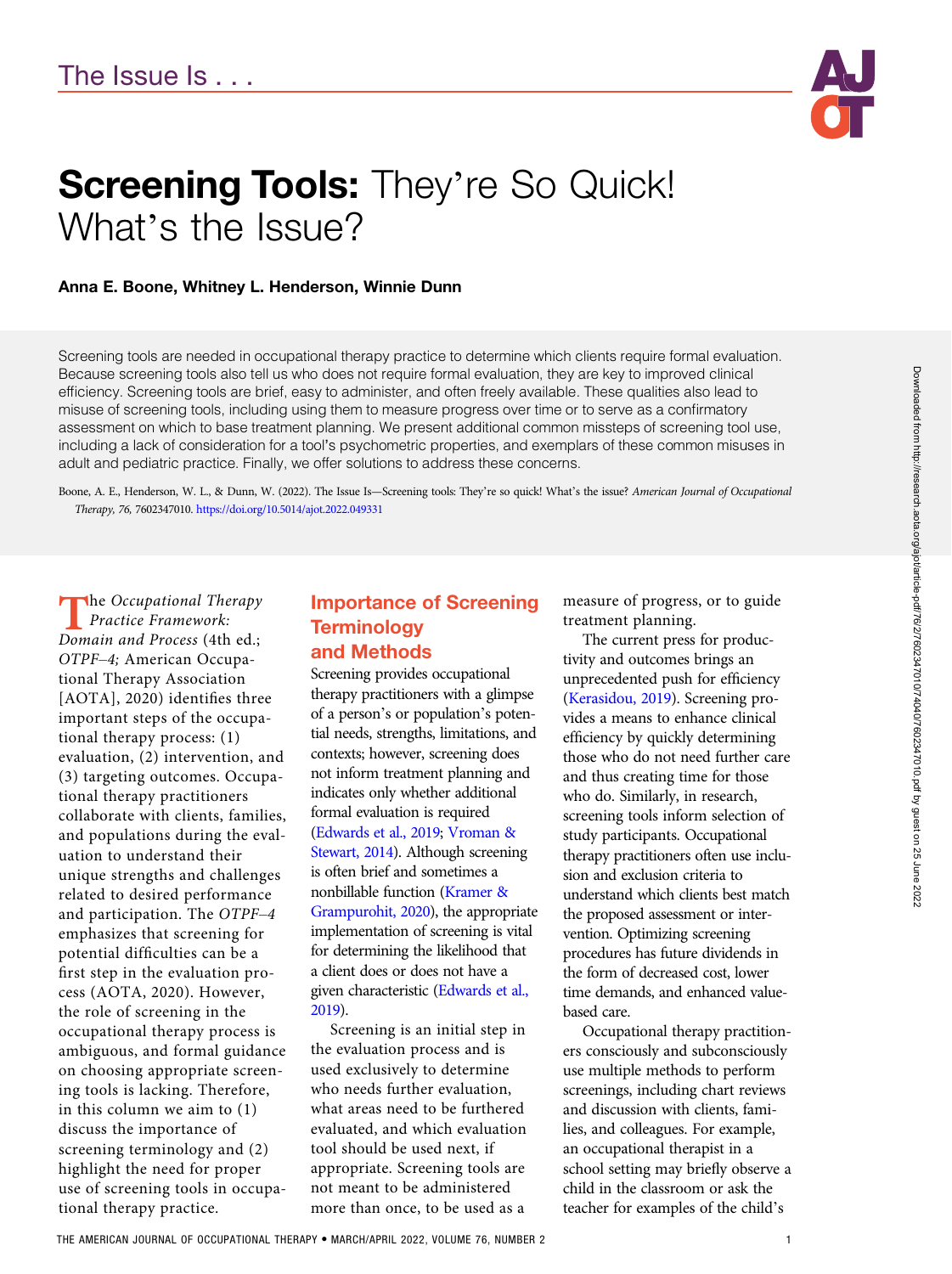work. These methods provide valuable information; however, use of more formal screening tools may be required to detect those who need diagnostic assessment. [Edwards et al. \(2006\)](#page-3-0) used a formal cognitive and sensory screening battery with an inpatient stroke population and compared their findings with those documented using usual-care multidisciplinary assessment methods. Formal screening methods identified impairments that went undetected and undocumented by the medical care team in more than 90% of the sample. Similarly, in pediatric settings, practitioners can administer specific screening instruments, such as the Bayley Scales of Infant and Toddler Development [\(Bayley](#page-3-0) [& Aylward, 2019\)](#page-3-0). Practitioners administer screenings on a daily basis across populations and settings. It is time for these efforts to be supported with consistent language and intentional efforts to ease the barriers to proper implementation of screening.

Practitioners often use the terms screening and assessment interchangeably, although each of these processes has its own distinct definitions and purposes [\(Kramer &](#page-3-0) [Grampurohit, 2020](#page-3-0)). Occupational

therapy practitioners use assessments to predict, identify, or measure occupational performance and underlying performance skills. Unlike screening tools, assessments are traditionally more comprehensive in terms of time and content and require more advanced training. In contrast, screening tools aid in determining which people require additional evaluation and do not provide in-depth, confirmatory findings.

## Argument

The lack of recognition of the intent of screening and how it fits within the overall evaluation process paired with the inconsistent use of terminology ultimately leads to misuse of these tools (Table 1). Screening tools inherently have high clinical utility because of their brevity, low cost, and ease of use. They have high sensitivity (i.e., the ability to detect people who might have a given characteristic) and low specificity (i.e., a high rate of false positives). In other words, screening tools cast a wide net so as not to miss anyone with a certain characteristic, and as a result they sometimes wrongly classify people. For this reason, further

evaluation is needed. We identify three concerns associated with the current use of screening tools in the clinical and research realms.

- 1. Practitioners and researchers often overlook or lack awareness of the psychometric properties of screening tools. Moreover, they use screening tools with populations for whom the tool was not developed or with which it was not tested. Lack of acknowledgment of a tool's psychometric history strongly affects the accuracy of results; thus, negligence in this regard impairs the ability to provide high-quality care.
- 2. Practitioners and researchers measure constructs during screening that do not necessarily translate to valued occupations and contexts. We acknowledge that at times the screening of certain performance skills may be warranted. However, the need to recognize that improvement in performance skills does not equate to occupational performance remains.
- 3. Practitioners and researchers use and document results of screening tools as though they are diagnostic assessments. Screening tools are designed to cast a wide

| <b>Screening Tool</b>                                                | <b>Intended Use</b>                                                                                                                                            | <b>Common Misuse</b>                                                                                                                                 | <b>Risks</b>                                                                                                                                                                                               |
|----------------------------------------------------------------------|----------------------------------------------------------------------------------------------------------------------------------------------------------------|------------------------------------------------------------------------------------------------------------------------------------------------------|------------------------------------------------------------------------------------------------------------------------------------------------------------------------------------------------------------|
| <b>Short Sensory Profile 2</b><br>(Dunn, 2014)                       | To identify whether<br>sensory processing is<br>likely to be a factor in a<br>child's participation<br>(e.g., population<br>screening or research<br>programs) | Often used as a diagnostic<br>tool for sensory<br>processing disorder                                                                                | • Inaccurate data for treatment<br>planning<br>• Children unnecessarily labeled<br>as having a particular disorder                                                                                         |
| <b>Patient Health</b><br>Questionnaire-9 (Kroenke<br>et al., 2010)   | To identify depressive<br>symptoms and serve as<br>a screener for suicidal<br>concerns if used in the<br>general population                                    | Often used to measure<br>depressive symptoms<br>over time for people<br>who have not been<br>otherwise diagnosed<br>with depression                  | • People misclassified as having<br>depression because of a high<br>false-positive rate (Levis et al.,<br>2019)                                                                                            |
| <b>Montreal Cognitive</b><br>Assessment (Nasreddine et<br>al., 2005) | To screen for cognitive<br>impairments. Each<br>impairment is represented<br>by only $1-2$ items (e.g.,<br>attention, short-term<br>memory)                    | Used to confirm whether a<br>cognitive impairment is<br>present, to measure<br>change over<br>time, or to infer<br>functional cognitive<br>abilities | • Inaccurate data to inform<br>treatment planning<br>• Inaccurate measurement of<br>progress<br>• People incorrectly classified as<br>cognitively intact when they<br>could be a safety concern at<br>home |

#### Table 1. Exemplars of Screening Tool Misuse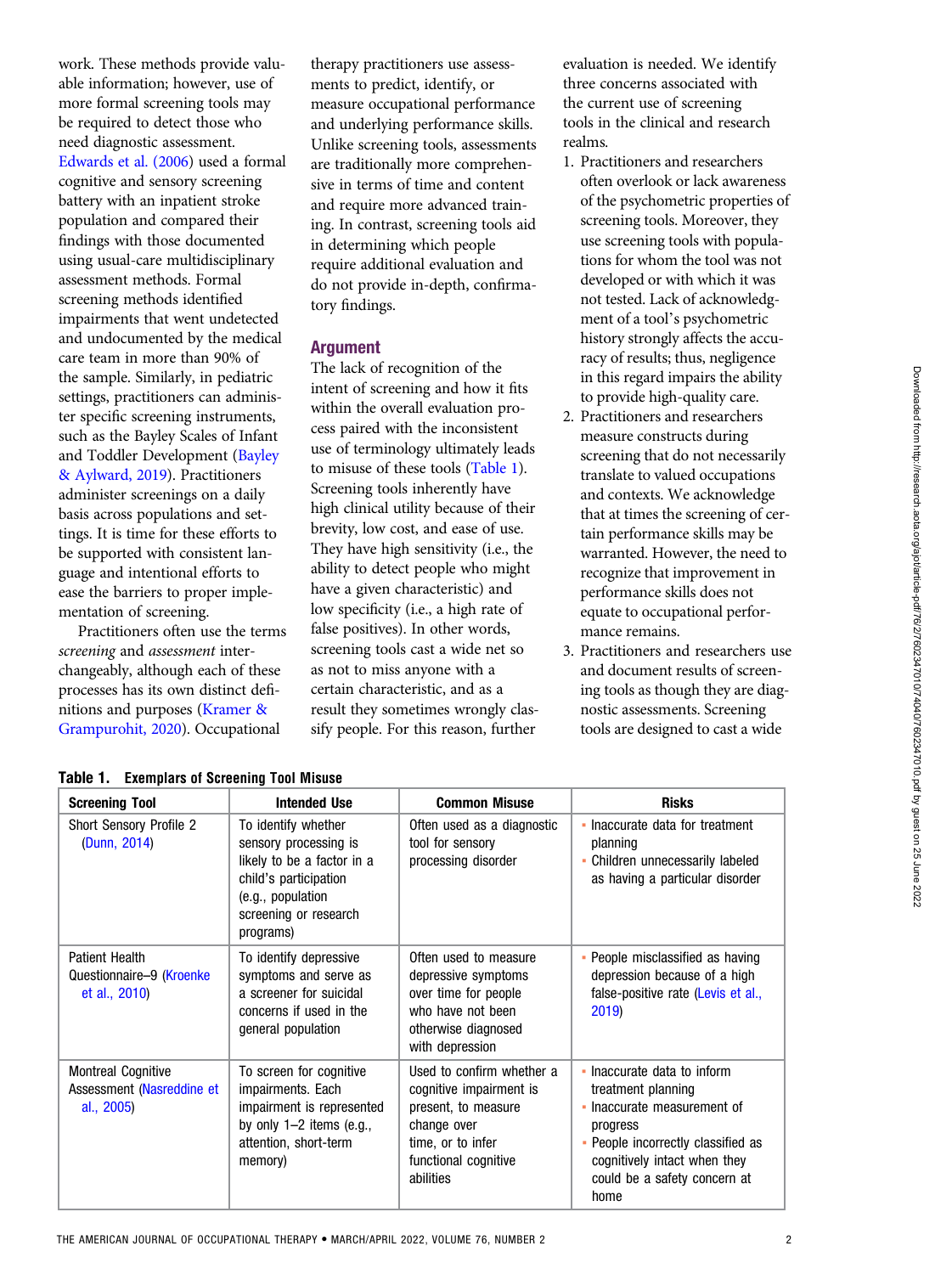net. Diagnostic assessments are designed to more accurately ascertain the presence and extent of a given condition or situation.

Collectively, these concerns lead to less-than-optimal information on which to base intervention and discharge planning and ultimately lead to poor care for clients. Comparing screening tools to a car's check-engine light is an easy way to highlight these concerns. Both a screening tool and a check-engine light serve as brief, easy-to-implement fail-safes to determine when a problem might exist. When a check-engine light comes on, a car requires further expert opinion in the form of a mechanic who confirms the issue (i.e., formal evaluation) and then makes a plan to address the issue (i.e., treatment plan). A person would never trust their check-engine light alone to diagnose a problem with their car or have a mechanic begin working on it without first confirming that a problem exists. Occupational therapy clients deserve the same level of rigor in the evaluation processes. Although these issues are pervasive across settings and populations, we use two exemplars to illustrate the existing shortcomings.

### First Exemplar: Bringing Cognition to the Forefront of Rehabilitation

The physical effects of stroke are the dominant focus of early-stage rehabilitation. This emphasis is likely due to the visible nature of these impairments, relative ease of measurement, and the fact that clients seem to be more readily aware of the impact of observable impairments. Higher level cognitive impairments related to instrumental activities of daily living become apparent later in the recovery process when the client reenters the complexities and novelties of the real world ([Fleming & Strong,](#page-3-0) [1999](#page-3-0)). This imbalance between readily observable physical impairments and less noticeable cognitive factors does not reflect corresponding limitations on function; mild cognitive deficits can become

overtly apparent in tasks that demand seamless integration of multiple higher-level processes [\(Morrison et al., 2015](#page-4-0); [Spitzer](#page-4-0) [et al., 2011](#page-4-0)). Screening for and evaluating cognitive impairments appropriately in the early stages of neurorehabilitation are critical.

Occupational therapy practitioners predominantly use either neuropsychological, paper-andpencil–type methods or simple observation of task performance as a means of screening for cognitive impairments ([Burns & Neville,](#page-3-0) [2016](#page-3-0); [Pilegaard, 2014\)](#page-4-0). These measures are not ecologically valid representations of a person's functional cognitive abilities and do not provide an in-depth assessment of cognitive processes ([Lezak et al.,](#page-4-0) [2004](#page-4-0); [Suchy, 2009](#page-4-0)). The Mini-Mental State Examination [\(Folstein](#page-3-0) [et al., 1975](#page-3-0)) is a commonly used neuropsychological screening tool despite its having questionable psychometric properties, including being no better than chance at detecting mild cognitive impairment [\(Nys et al., 2005;](#page-4-0) [Toglia et al.,](#page-4-0) [2011](#page-4-0)). Clients may score within the cognitively intact range on this screening instrument but present with functional cognitive limitations when asked to complete a task with multiple steps and interdependent components [\(Hartman-](#page-3-0)[Maier et al., 2009;](#page-3-0) [Morrison et al.,](#page-4-0) [2015](#page-4-0)). As a second example, the Short Blessed Test ([Katzman et al.,](#page-3-0) [1983](#page-3-0)) is a commonly used cognitive screener developed to detect dementia symptoms. Despite not being validated for use with people with stroke, it is widely used as a cognitive screener with this population. The Montreal Cognitive Assessment [\(Nasreddine et al.,](#page-4-0) [2005](#page-4-0)) is a better alternative because it has been validated for use with people with stroke and demonstrated sounder psychometrics; however, for those with mild stroke, additional performancebased assessment may still be needed to confirm a lack of cognitive impairment.

Clinical screening for the functional impact of cognition is almost exclusively accomplished through informal observation [\(Pilegaard](#page-4-0) [et al., 2014](#page-4-0)). Although the use of clinical reasoning through observation is inextricable from the cognitive evaluation process, it is, in and of itself, inadequate. Finding screening methods that point toward the important factors that will support function is a critical first step to efficient rehabilitation care.

## Second Exemplar: The VMI as a Screening and Outcome Assessment Tool for **Handwriting**

Poor handwriting is one of the most common reasons for referral to school-based occupational therapy services ([Pfeiffer et al., 2015\)](#page-4-0). The Beery–Buktenica Developmental Test of Visual–Motor Integration (VMI) is the tool most frequently used with this population [\(Beery &](#page-3-0) [Beery, 2010;](#page-3-0) [Doyle & Goyen, 1997;](#page-3-0) [Feder et al., 2007\)](#page-3-0). The VMI is a narrowly focused assessment tool used to identify students who are likely to need additional support for visual–motor tasks. Because occupational therapy focuses on participation, the VMI can provide only a small piece of information. However, it is common for the VMI to be used as an outcome measure when handwriting itself is the desired outcome.

A moderate correlation does exist between the VMI and handwriting performance [\(Brossard-](#page-3-0)[Racine et al., 2011](#page-3-0); [Parush et al.,](#page-4-0) [2010](#page-4-0)); however, this relationship appears to be merely correlative and not causative ([Goyen & Duff,](#page-3-0) [2005](#page-3-0)). This concept was underscored by a study that compared a visual–perceptual skills intervention with a handwriting intervention [\(Howe et al., 2013\)](#page-3-0). Pre- to postintervention comparisons demonstrated significantly greater improvements in the handwriting group but no notable differences between groups on VMI scores. Similar findings of improved handwriting function in the absence of improved VMI scores have been replicated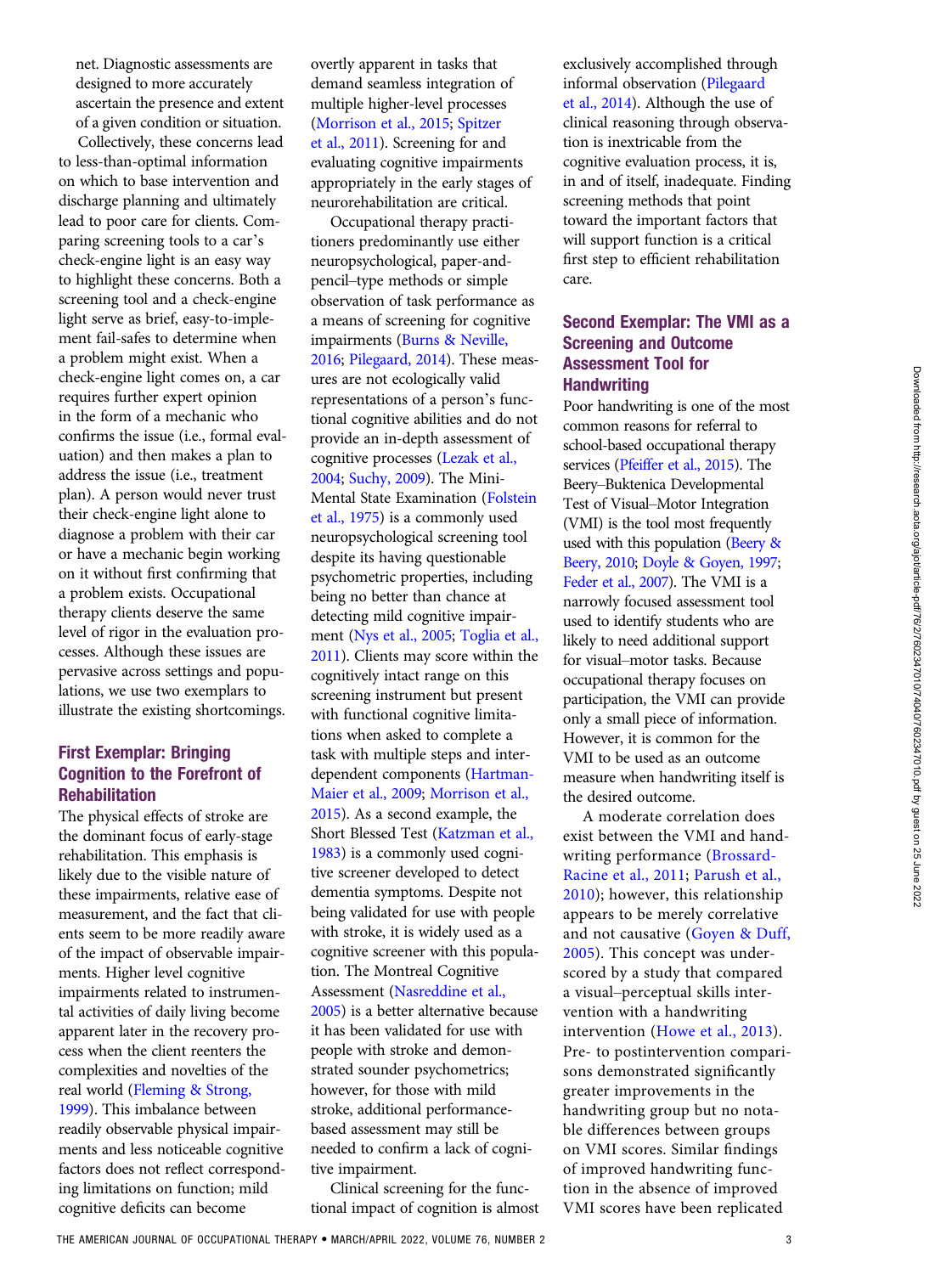<span id="page-3-0"></span>by others (Bolton et al., 2020; [Pfeiffer et al., 2015](#page-4-0)). Finally, use of the VMI to discriminate between children with and without handwriting difficulties correctly identified only 34% of those with poor handwriting (Goyen & Duff, 2005). In sum, the VMI certainly has a place in occupational therapy practice, but only when used for its stated intended purpose. When a risk exists, occupational therapy practitioners have a responsibility to directly evaluate which participation areas are relevant.

# Steps to Positive Change

Several steps may be taken to not only correct for these common assessment missteps but also to strengthen the overall rigor and relevance of occupational therapy evaluation. We provide some suggestions here:

- 1. Endorse ongoing professional development related to rigorous use of screening tools to stay abreast of this knowledge throughout one's career.
- 2. Emphasize the role of screening, and provide direct guidance on its implementation in official documents (e.g., OTPF–4, guidance documents).
- 3. Support occupational therapy managers in streamlining the appropriate use of screening tools within their settings.
	- a. Identify a subset of screening tools tailored to the clinical environment (e.g., setting, commonly seen diagnoses, psychometric considerations).
	- b. Set up an organized workstation where screening materials can be obtained.
	- c. Organize ongoing seminars to educate occupational therapy practitioners on the use of identified screening tools.
	- d. Within practice settings, establish professional standards that require practitioners to use screenings appropriately.
- 4. Recommend that practitioners build a toolbox that links

screening tools to commonly used assessments that can answer questions about a person's capabilities, potential environmental barriers, and occupational choices.

## **Conclusion**

Reflection on current practice patterns and planning and execution of appropriate action steps are necessary to ensure proper use of screening tools in both clinical and research settings. Changes may be best executed through several different levels of care professionals, including rehabilitation directors, occupational therapy practitioners, educators, and researchers. Rigorous use of standardized assessments across the life span produces valid data on which to base client-centered intervention and monitor client progress.

## References

- American Occupational Therapy Association. (2020). Occupational therapy practice framework: Domain and process (4th ed.). American Journal of Occupational Therapy, 68(Suppl. 2), 7412410010. [https://doi.org/](https://doi.org/10.5014/ajot.2020.74S2001) [10.5014/ajot.2020.74S2001](https://doi.org/10.5014/ajot.2020.74S2001)
- Bayley, N., & Aylward, G. P. (2019). Bayley Scales of Infant and Toddler Development (4th ed.). Pearson.
- Beery, K. E., & Beery, N. A. (2010). The Beery–Buktenica Developmental Test of Visual–Motor Integration: Administration, scoring, and teaching manual (6th ed.). Pearson.
- Bolton, T., Stevenson, B., & Janes, W. (2020). Assessing handwriting in preschool-aged children: Feasibility and construct validity of the "Just Write!" tool. Journal of Occupational Therapy, Schools and Early Intervention, 14, 153–161. [https://doi.org/](https://doi.org/10.1080/19411243.2020.1835600) [10.1080/19411243.2020.1835600](https://doi.org/10.1080/19411243.2020.1835600)
- Brossard-Racine, M., Majnemer, A., Shevell, M., Snider, L., & Belanger, S. A. (2011). Handwriting capacity in children newly diagnosed with attention deficit hyperactivity disorder. Research in Developmental Disabilities, 32, 2927–2934. [https://doi.org/10.1016/j.ridd.2011.05.010](http://dx.doi.org/)
- Burns, S. C., & Neville, M. (2016). Cognitive assessment trends in home health care for adults with mild stroke. American Journal of Occupational Therapy, 70, 7002290020. <https://doi.org/10.5014/ajot.2016.016543> Doyle, S., & Goyen, T. (1997). Measuring the difference. Evaluating change for children

with handwriting difficulties. In Australian Association of Occupational Therapists 19th National Conference Proceedings (pp. 269–273). OT Australia Melbourne. Dunn, W. (2014). Sensory Profile–2. Pearson.

- Edwards, D. F., Al-Heizen, M. O., & Giles, G. M. (2019). Baseline cognitive screening tools. In T. J. Wolf, D. F. Edwards, & G. M. Giles (Eds.), Functional cognition and occupational therapy (pp. 53–64). AOTA Press.
- Edwards, D. F., Hahn, M. G., Baum, C. M., Perlmutter, M. S., Sheedy, C., & Dromerick, A. W. (2006). Screening patients with stroke for rehabilitation needs: Validation of the post-stroke rehabilitation guidelines. Neurorehabilitation and Neural Repair, 20, 42–48. [https://doi.org/10.1177/](http://dx.doi.org/) [1545968305283038](http://dx.doi.org/)
- Feder, K. P., Majnemer, A., Bourbonnais, D., Blayney, M., & Morin, I. (2007). Handwriting performance on the ETCH-M of students in a Grade One regular education program. Physical and Occupational Therapy in Pediatrics, 27, 43–62. [https://doi.org/10.1080/](http://dx.doi.org/) [J006v27n02\\_04](http://dx.doi.org/)
- Fleming, J., & Strong, J. (1999). A longitudinal study of self-awareness: Functional deficits underestimated by persons with brain injury. OTJR: Occupation, Participation and Health, 19, 3–17. [https://doi.org/10.1177/](https://doi.org/10.1177/153944929901900101) [153944929901900101](https://doi.org/10.1177/153944929901900101)
- Folstein, M. F., Folstein, S. E., & McHugh, P. R. (1975). "Mini-Mental State": A practical method for grading the cognitive state of patients for the clinician. Journal of Psychiatric Research, 12, 189-198. [https://](http://dx.doi.org/) [doi.org/10.1016/0022-3956\(75\)90026-6](http://dx.doi.org/)
- Goyen, T. A., & Duff, S. (2005). Discriminant validity of the Developmental Test of Visual–Motor Integration in relation to children with handwriting dysfunction. Australian Occupational Therapy Journal, 52, 109–115. [https://doi.org/10.1111/](https://doi.org/10.1111/j.1440-1630.2005.00488.x) [j.1440-1630.2005.00488.x](https://doi.org/10.1111/j.1440-1630.2005.00488.x)
- Hartman-Maier, A., Katz, N., & Baum, C. M. (2009). Cognitive Functional Evaluation (CFE) process for individuals with suspected cognitive disabilities. Occupational Therapy in Health Care, 23, 1–23. [https://doi.org/10.1080/](https://doi.org/10.1080/07380570802455516) [07380570802455516](https://doi.org/10.1080/07380570802455516)
- Howe, T. H., Roston, K. L., Sheu, C. F., & Hinojosa, J. (2013). Assessing handwriting intervention effectiveness in elementary school students: A two-group controlled study. American Journal of Occupational Therapy, 67, 19–26. [https://doi.org/10.5014/](http://dx.doi.org/) [ajot.2013.005470](http://dx.doi.org/)
- Katzman, R., Brown, T., Fuld, P., Peck, A., Schechter, R., & Schimmel, H. (1983). Validation of a short Orientation–Memory– Concentration test of cognitive impairment. American Journal of Psychiatry, 140,